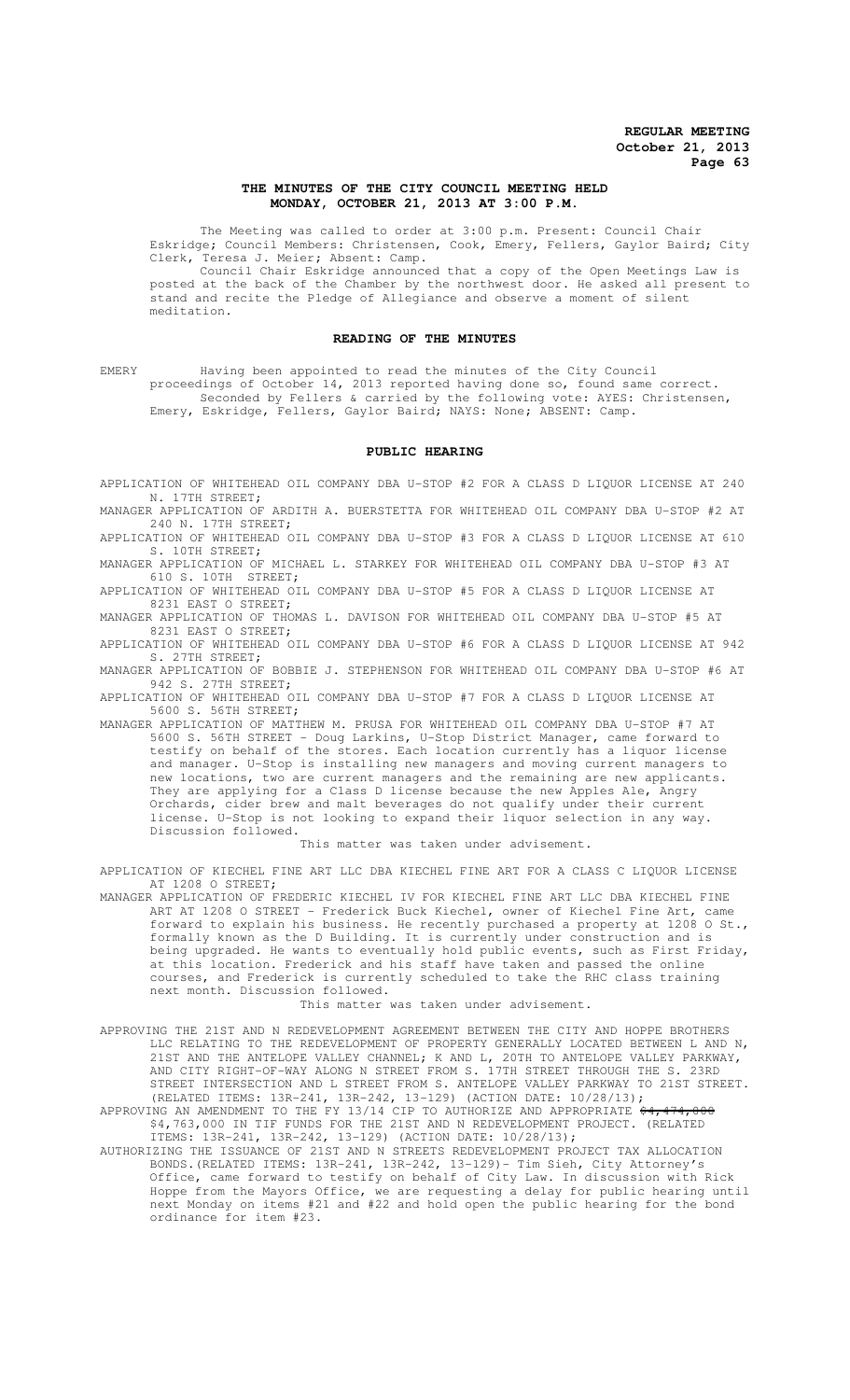Tom Huston, 233 S. 13<sup>th</sup> St., came forward. We have been operating based upon the premise that we would have ultimate approval since the beginning of the negotiation process in April. Certain things have to occur prior to the end of 2013 including demolition of existing improvements. We had made arrangements with demolition contractors to be on-site, we request action next Monday. We understand there can be a delay, however, a lot of plans have been made that would have to be altered. We would like to avoid those if we can. Discussion followed.

This matter was taken under advisement.

CREATING PAVING DISTRICT NO. 2633 IN WEST NANCE AVENUE FROM N.W. 8TH STREET TO N.W. 9TH STREET - Tom Schaffer, Public Works and Utilities, received a request to pave W. Nance Street from N.W. 8th to N.W. 9th. The requesters are Heather and Chris Nunn who are present today. There are 8 properties affected by this. Creation of this district does not mean the paving will occur, it will nearly mean the petition process can begin. Over 50% of the frontage needs to be petitioned in order for construction of this at a later time. Discussion followed.

> Chris Nunn, no address given, came forward to testify in support. Heather Nunn, no address given, came forward to testify in support. This matter was taken under advisement.

CHANGE OF ZONE 05026C – APPLICATION OF DICKEY'S BARBEQUE TO AMEND THE APPLE'S WAY PLANNED UNIT DEVELOPMENT TO DELETE THE NOTE WHICH PROHIBITS FAST FOOD RESTAURANTS WITH DRIVE-THROUGH FACILITIES AND BUSINESSES WHICH OPERATE 24 HOURS A DAY, ON PROPERTY GENERALLY LOCATED AT SOUTH 66TH STREET AND HIGHWAY 2 -Derrick Zimmerman, Baylor Evnen Law Firm, 1248 O St. Suite 600, representing the developer of Apple's Way. This is an application for a proposed amendment to the Apples Way PUD which was approved initially in 2005. The application seeks to amend note 33 of the PUD, asking to remove the fast food restriction. This amendment will only apply to this particular existing building, Lot 3 Block 3. Today's request is to confirm that Dickies BBQ can operate on this premises and use the drive through facility.

Will Carter, no address given, owner of Dickies BBQ, came forward to testify in support. Marvin Krout, Planning, came forward to discuss the agreement between the Country Meadows Neighborhood and the developer, as well as the lack of definition for the term "fast food". Discussion followed. This matter was taken under advisement.

CHANGE OF ZONE 13021 – APPLICATION OF BRUCE BRINKMAN FOR A CHANGE OF ZONE FROM AGR AGRICULTURAL RESIDENTIAL DISTRICT TO O-3 OFFICE PARK DISTRICT ON PROPERTY GENERALLY LOCATED AT SOUTH 84TH STREET AND EIGER DRIVE - Danay Kalkowski, Seacrest and Kalkowski, 1111 Lincoln Mall, appearing today on behalf of Mr. Brinkman. Mr. Brinkman is the owner of a 1.12 acre parcel located on the west side of 84th St. south of Eiger Dr., requesting a change of zone from AGR to 0-3. His property is currently surrounded by commercially zoned property. The future land use on this site is commercial, and has been discussed with the neighbors that surround him and they have no problem with the request. This change of zone is recommended for approval by the Planning department. This matter was taken under advisement.

AMENDING SECTIONS 6.02.300, 6.12.045, 6.12.130, 6.12.132, 6.12.136, 6.12.140, AND 6.12.145 OF THE LINCOLN MUNICIPAL CODE RELATING TO CATS TO DELETE THE WORDS "HOBBY KENNEL" AS IT IS AN OBSOLETE AND DUPLICATIVE TERM;

AMENDING SECTION 6.04.150 OF THE LINCOLN MUNICIPAL CODE RELATING TO SHELTER FEES TO INCREASE THE FIRST TIME IMPOUNDMENT FEE BY \$5.00 PER ANIMAL;

- AMENDING CHAPTER 6.10 OF THE LINCOLN MUNICIPAL CODE, DANGEROUS AND POTENTIALLY DANGEROUS DOGS, BY DELETING SECTION 6.10.100, BITES UNLAWFUL, AND AMENDING SECTION 6.10.090, CONFISCATION, TO DELETE A REFERENCE TO SAID SECTION 6.10.100- Judy Halstead, Health Department, came forward to explain items #28, #29 and #30. Item #28 is requesting to remove the term "Hobby Kennel" and use the term Catery from now on. Item #29 is increasing the impound fees from \$35 to \$40 dollars. Item #30 is to eliminate 6.10.100 "Bites Unlawful" since the definition already appears in another section of the ordinance. This matter was taken under advisement.
- APPLICATION OF MONTY FROEHLICH TO USE THE PUBLIC RIGHT-OF-WAY AT 815 O STREET FOR A CONCRETE LEVEL SLAB TO SERVE AS AN OUTDOOR DINING AREA - Buff Baker, Public Works, came forward. There is enough slope in the sidewalk area in front of the establishment for them to install a concrete slab for their outdoor dining area. They plan on putting a model layer underneath the concrete slab so when it comes for the time of removal they don't have to destroy the sidewalk they can just slip the concrete out of there. There is adequate space between the edge of the concrete slab and existing curb line, approximately 16 feet. Discussion followed.

This matter was taken under advisement.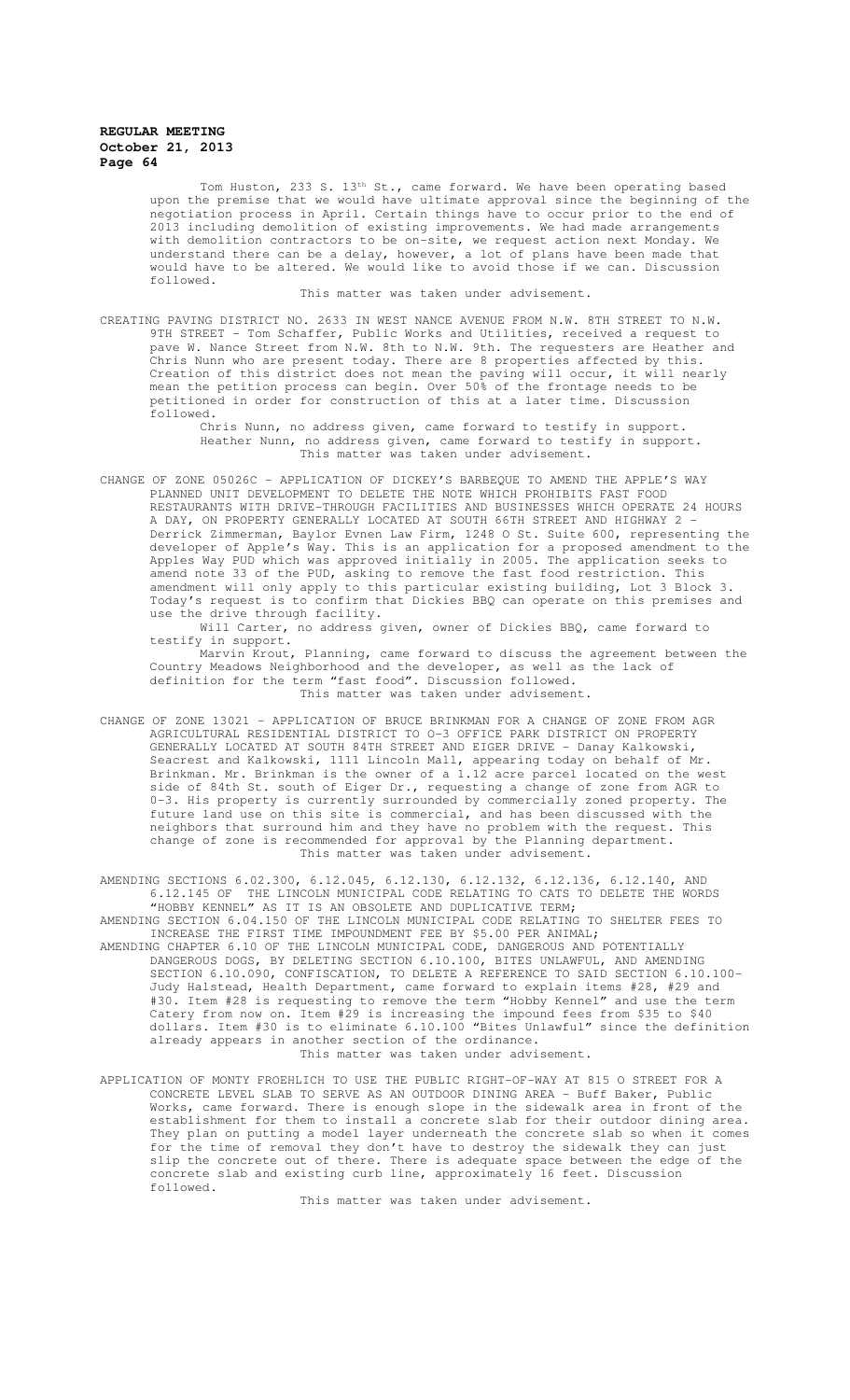MISC. NO. 13002 - DECLARING THE PIEDMONT REDEVELOPMENT AREA CONSISTING OF APPROXIMATELY 8.6 ACRES GENERALLY LOCATED BETWEEN A STREET AND C STREET FROM 50TH STREET TO COTNER BOULEVARD, AS BLIGHTED AND SUBSTANDARD - Dave Landis, Urban Development, came forward. There are a few structural parameters of the building that are needing to be reconstructed, the sewer system was built in 1920, and the building was built in 1973. These are some of the many pieces of statute that qualify this property as being substandard and blighted. Urban development, City Planning, and the Planning Commission agree that this area is substandard and blighted and are now asking the City Council to agree, allowing us to move forward for a redevelopment plan for the area and then to follow a redevelopment agreement with the developer.

Steve Glen, owner of Piedmont shopping center as of June 2013, came forward to testify in support. Discussion followed.

This matter was taken under advisement.

# **COUNCIL ACTION**

#### **REPORTS OF CITY OFFICERS**

REAPPOINTING PATRICK FINNEGAN TO THE CITIZEN POLICE ADVISORY BOARD FOR A TERM EXPIRING NOVEMBER 17, 2016 - CLERK read the following resolution, introduced by Roy

Christensen, who moved its adoption:<br>A-87611 BE IT RESOLVED by the City Cou A-87611 BE IT RESOLVED by the City Council of the City of Lincoln, Nebraska: That the reappointment of Patrick Finnegan to the Citizen Police Advisory Board for a term expiring November 17, 2016, is hereby approved.

Introduced by Roy Christensen Seconded by Fellers and carried by the following vote: AYES: Christensen, Cook, Emery, Eskridge, Fellers, Gaylor Baird; NAYS: None; ABSENT: Camp.

APPOINTING BRADLEY BRANDT TO THE PARKS AND RECREATION ADVISORY BOARD FOR A TERM EXPIRING APRIL 27, 2014 - CLERK read the following resolution, introduced by Roy Christensen, who moved its adoption:

A-87612 BE IT RESOLVED by the City Council of the City of Lincoln, Nebraska: That the appointment of Bradley Brandt to the Parks and Recreation Advisory Board for a term expiring April 27, 2014, is hereby approved.

Introduced by Roy Christensen Seconded by Fellers and carried by the following vote: AYES: Christensen, Cook, Emery, Eskridge, Fellers, Gaylor Baird; NAYS: None; ABSENT: Camp.

APPROVING A CONTRACT AGREEMENT BETWEEN THE CITY OF LINCOLN AND ROCHESTER ARMORED CAR FOR THE ANNUAL REQUIREMENTS FOR ARMORED CAR SERVICES, PURSUANT TO BID NO. 13-280, FOR A TWO YEAR TERM WITH THE OPTION TO RENEW FOR ON ADDITIONAL TWO YEAR TERM - CLERK read the following resolution, introduced by Roy Christensen, who moved its adoption:

A-87613 BE IT RESOLVED by the City Council of the City of Lincoln, Nebraska: That the attached Contract Agreement between the City of Lincoln and Rochester Armored Car for the annual requirements for Armored Car Services, pursuant to Bid No. 13-280, for a two-year term with the option to renew for one additional two-year term, upon the terms and conditions as set forth in said Contract Agreement, is hereby approved and the Mayor is authorized to execute the same and any associated amendments or renewals on behalf of the City of Lincoln.

Introduced by Roy Christensen Seconded by Fellers and carried by the following vote: AYES: Christensen, Cook, Emery, Eskridge, Fellers, Gaylor Baird; NAYS: None; ABSENT: Camp.

CLERK'S LETTER AND MAYOR'S APPROVAL OF RESOLUTIONS AND ORDINANCES PASSED BY THE CITY COUNCIL ON OCTOBER 7, 2013 - CLERK presented said report which was placed on file in the Office of the City Clerk. **(27-1)**

REQUEST OF PUBLIC WORKS TO SET THE HEARING DATE OF MONDAY, NOV. 25, 2013, AT 5:30 P.M. AND PLACE ON THE FORMAL CITY COUNCIL AGENDA THE FOLLOWING: 13-133 PROVIDE AUTHORITY TO CREATE AND ORDER CONSTRUCTED A WATER DISTRICT AT SW 6TH ALONG W. PROSPECTOR CT., SW 6TH ST., & W. HIGH ST. - Approved, 6-0.

#### **PETITIONS & COMMUNICATIONS**

SETTING THE HEARING DATE OF MONDAY, NOVEMBER 4, 2013 AT 3:00 P.M. FOR THE APPLICATION OF HOLLENBECK FARMS LLC DBA HF CRAVE FOR A CLASS A LIQUOR LICENSE LOCATED AT 7030 S. 61ST STREET - CLERK read the following resolution, introduced by Jonathan Cook, who moved its adoption:<br>A-87614 BE IT RESOLVED by the City Cound

A-87614 BE IT RESOLVED by the City Council, of the City of Lincoln, that a hearing date is hereby set for Monday, November 4, 2013, at 3:00 p.m. or as soon thereafter as possible in the City Council Chambers, County-City Building, 555 S. 10th St., Lincoln, NE for the application of Hollenbeck Farms LLC dba HF Crave for a Class A liquor license located at 7030 S. 61st Street. If the Police Dept. is unable to complete the investigation by said time, a new hearing date will be set.

Introduced by Jonathan Cook Seconded by Christensen and carried by the following vote: AYES: Christensen, Cook, Emery, Eskridge, Fellers, Gaylor Baird; NAYS: None. ABSENT: Camp.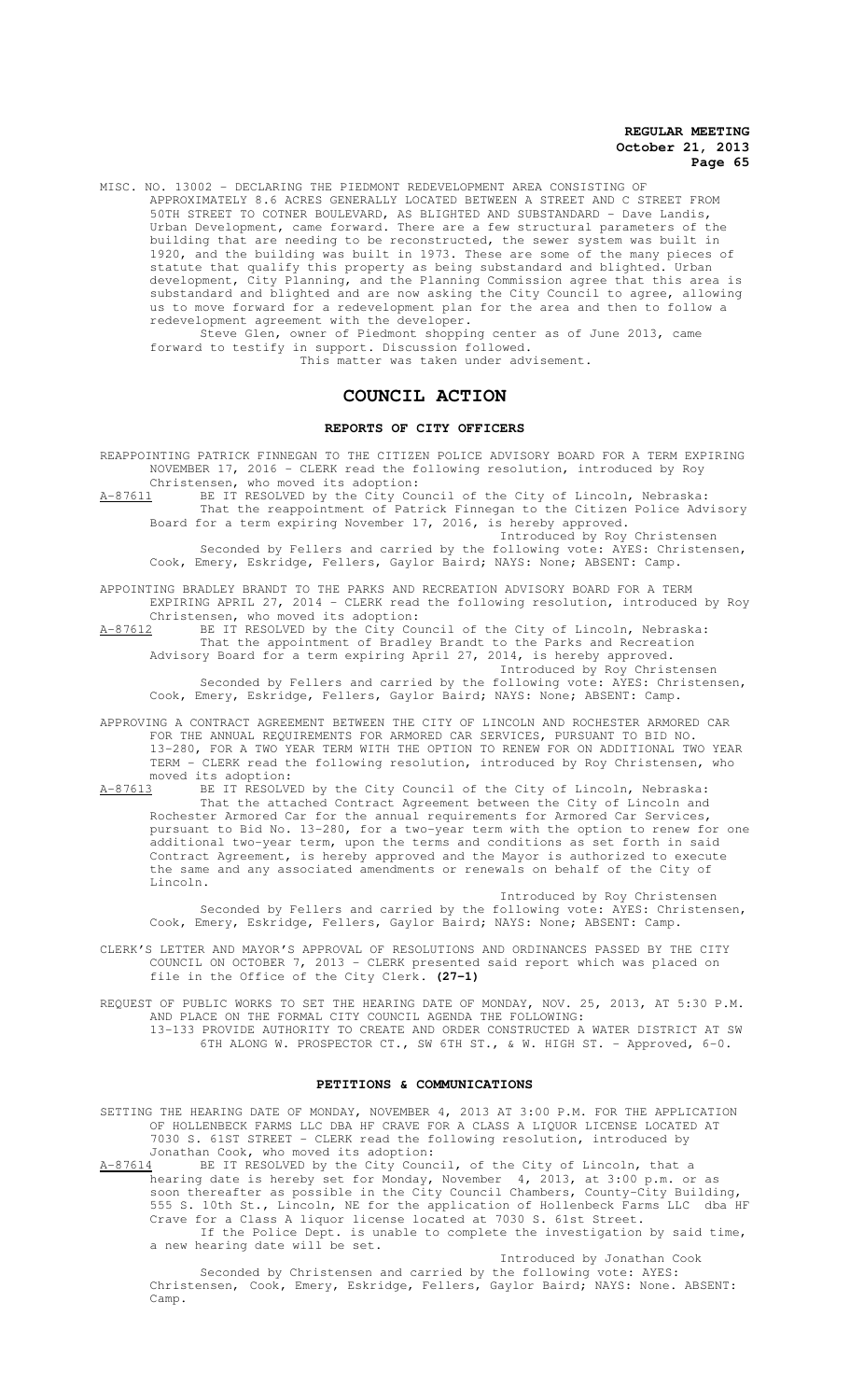PLACED ON FILE IN THE OFFICE OF THE CITY CLERK:

ADMINISTRATIVE AMENDMENT NO. 13074 TO FINAL PLAT NO. 12104, APPROVED BY THE PLANNING DIRECTOR ON OCTOBER 15, 2013, REQUESTED BY CIVIL DESIGN GROUP, TO CORRECT THE MISSING LABEL OF N. 91ST COURT ON THE FINAL PLAT FOR PRAIRIE VILLAGE NORTH 6TH ADDITION, ON PROPERTY GENERALLY LOCATED AT N. 91ST ST. AND MUSTANG DR.

REFERRALS TO THE PLANNING DEPARTMENT:

TEXT AMENDMENT NO. 13006 - REQUESTED BY THE DIRECTOR OF PLANNING, AMENDING CHAPTER 27.72 OF THE LINCOLN MUNICIPAL CODE, HEIGHT AND LOT REGULATIONS, BY AMENDING SECTION 27.72.020 TO REDUCE THE REQUIRED REAR YARD IN THE R-1 THROUGH R-4 ZONING DISTRICTS FOR SINGLE- AND TWO- FAMILY DWELLINGS. CHANGE OF ZONE NO. 13022 - REQUESTED BY LINCOLN AIRPORT AUTHORITY, FROM P PUBLIC USE DISTRICT AND AG AGRICULTURE DISTRICT TO I -1 INDUSTRIAL DISTRICT, ON PROPERTY GENERALLY LOCATED AT OLD WOODLAWN ROAD AND HIGHWAY 34. CHANGE OF ZONE NO. 13024 - REQUESTED BY CHARLES EARLEY, FROM R-2 RESIDENTIAL DISTRICT TO R-5 RESIDENTIAL DISTRICT, ON PROPERTY GENERALLY LOCATED AT N. 49TH STREET AND GARLAND STREET. SPECIAL PERMIT NO. 13047 - REQUESTED BY KATHY SARTORE, FOR HISTORIC PRESERVATION, TO PERMIT A LANDMARK PROPERTY KNOWN AS THE LEWIS-SYFORD HOUSE TO BE USED AS A RESIDENCE FOR UP TO FIVE UNRELATED INDIVIDUALS, ON PROPERTY GENERALLY LOCATED AT NORTH 16TH STREET AND VINE STREET. SPECIAL PERMIT NO. 13048 - REQUESTED BY BRYAN WOODBURY, FOR HISTORIC PRESERVATION, TO REDUCE THE AMOUNT OF PARKING ON A LANDMARK PROPERTY BEING USED AS A SORORITY, KNOWN AS THE ATWOOD HOUSE, ON PROPERTY GENERALLY LOCATED AT SOUTH 17TH STREET AND G STREET.

#### **LIQUOR RESOLUTIONS**

APPLICATION OF WHITEHEAD OIL COMPANY DBA U-STOP #2 FOR A CLASS D LIQUOR LICENSE AT 240 N. 17TH STREET - CLERK read the following resolution, introduced by Doug Emery, who moved its adoption for approval:

A-87615 BE IT RESOLVED by the City Council of the City of Lincoln, Nebraska: That after hearing duly had as required by law, consideration of the facts of this application, the Nebraska Liquor Control Act, and the pertinent City ordinances, the City Council recommends that the application of Whitehead Oil Company dba U-Stop #2 for a Class "D" liquor license at 240 N. 17th Street, Lincoln, Nebraska, for the license period ending April 30, 2014, be approved with the condition that:<br> $1 + 2l$ <br>all employe

1. All employees must possess a valid Responsible Beverage Server/Seller Permit as required by Section 5.04.124 of the Lincoln Municipal Code.

The premises must comply in every respect with all city and state regulations.

The City Clerk is directed to transmit a copy of this resolution to the Nebraska Liquor Control Commission.

Introduced by Doug Emery

Seconded by Fellers and carried by the following vote: AYES: Christensen, Cook, Emery, Eskridge, Fellers, Gaylor Baird; NAYS: None; ABSENT: Camp.

MANAGER APPLICATION OF ARDITH A. BUERSTETTA FOR WHITEHEAD OIL COMPANY DBA U-STOP #2 AT 240 N. 17TH STREET - CLERK read the following resolution, introduced by Doug

Emery, who moved its adoption for approval:<br>A-87616 WHEREAS, Whitehead Oil Company dba U-A-87616 WHEREAS, Whitehead Oil Company dba U-Stop #2 located at 240 N. 17th Street, Lincoln, Nebraska has been approved for a Retail Class "D" liquor

license, and now requests that Ardith A. Buerstetta be named manager; WHEREAS, Ardith A. Buerstetta appears to be a fit and proper person to

manage said business. NOW, THEREFORE, BE IT RESOLVED by the City Council of the City of

Lincoln, Nebraska:

That after hearing duly had as required by law, consideration of the facts of this application, the Nebraska Liquor Control Act, and the pertinent City ordinances, the City Council recommends that Ardith A. Buerstetta be approved as manager of this business for said licensee. The City Clerk is directed to transmit a copy of this resolution to the Nebraska Liquor Control Commission.

Introduced by Doug Emery

Seconded by Fellers and carried by the following vote: AYES: Christensen, Cook, Emery, Eskridge, Fellers, Gaylor Baird; NAYS: None; ABSENT: Camp.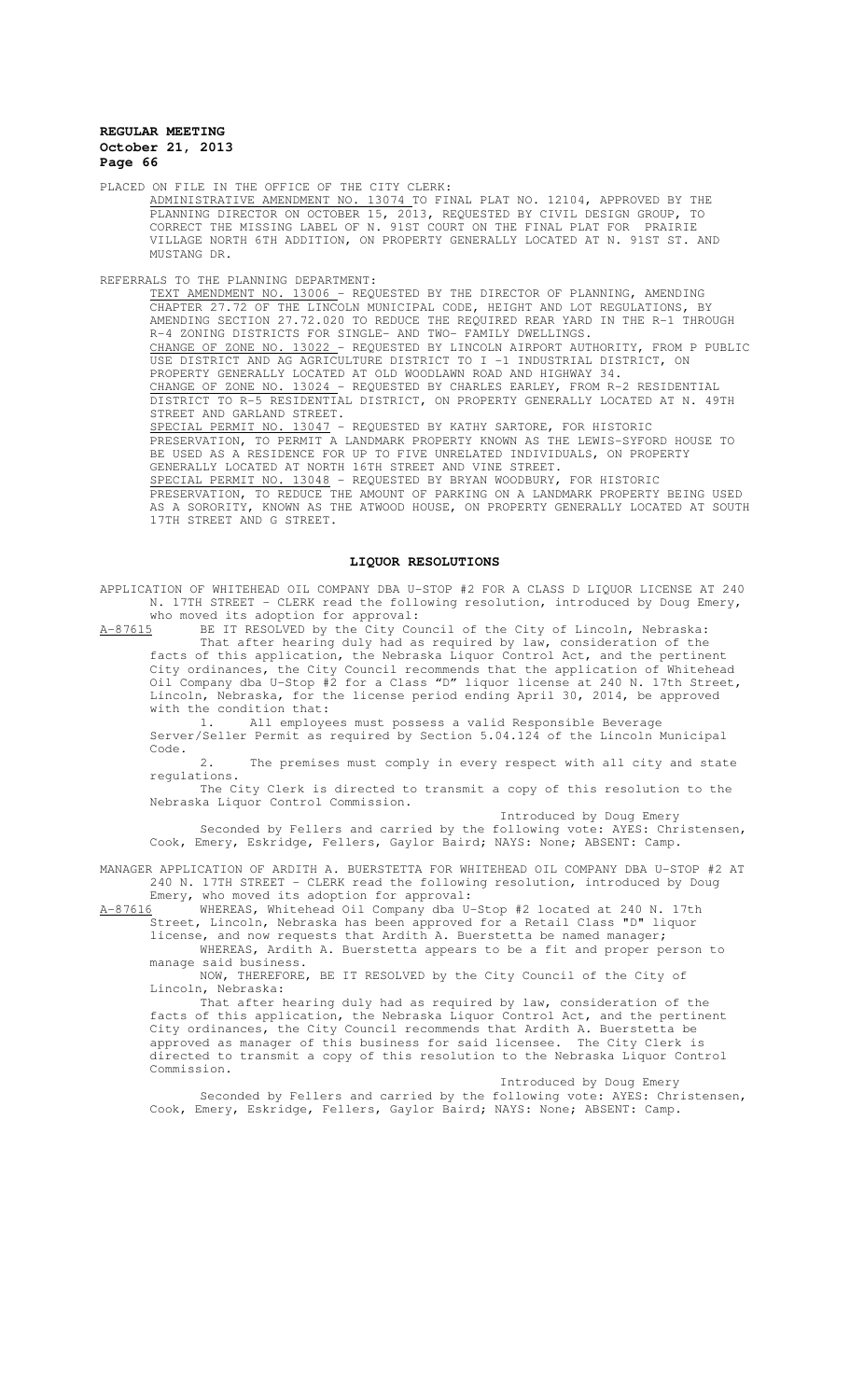APPLICATION OF WHITEHEAD OIL COMPANY DBA U-STOP #3 FOR A CLASS D LIQUOR LICENSE AT 610 S. 10TH STREET - CLERK read the following resolution, introduced by Doug Emery, who moved its adoption for approval:<br>A-87617 BE IT RESOLVED by the City Cou

BE IT RESOLVED by the City Council of the City of Lincoln, Nebraska:

That after hearing duly had as required by law, consideration of the facts of this application, the Nebraska Liquor Control Act, and the pertinent City ordinances, the City Council recommends that the application of Whitehead Oil Company dba U-Stop #3 for a Class "D" liquor license at 610 S. 10th Street, Lincoln, Nebraska, for the license period ending April 30, 2014, be approved with the condition that:

1. All employees must possess a valid Responsible Beverage Server/Seller Permit as required by Section 5.04.124 of the Lincoln Municipal Code.

The premises must comply in every respect with all city and state regulations.

The City Clerk is directed to transmit a copy of this resolution to the Nebraska Liquor Control Commission.

Introduced by Doug Emery Seconded by Fellers and carried by the following vote: AYES: Christensen, Cook, Emery, Eskridge, Fellers, Gaylor Baird; NAYS: None; ABSENT: Camp.

MANAGER APPLICATION OF MICHAEL L. STARKEY FOR WHITEHEAD OIL COMPANY DBA U-STOP #3 AT 610 S. 10TH STREET - CLERK read the following resolution, introduced by Doug Emery, who moved its adoption for approval:

A-87618 WHEREAS, Whitehead Oil Company dba U-Stop #3 located at 610 S. 10th Street, Lincoln, Nebraska has been approved for a Retail Class "D" liquor

license, and now requests that Michael L. Starkey be named manager; WHEREAS, Michael L. Starkey appears to be a fit and proper person to manage said business.

NOW, THEREFORE, BE IT RESOLVED by the City Council of the City of Lincoln, Nebraska:

That after hearing duly had as required by law, consideration of the facts of this application, the Nebraska Liquor Control Act, and the pertinent City ordinances, the City Council recommends that Michael L. Starkey be approved as manager of this business for said licensee. The City Clerk is directed to transmit a copy of this resolution to the

Nebraska Liquor Control Commission.

Introduced by Doug Emery

Seconded by Fellers and carried by the following vote: AYES: Christensen, Cook, Emery, Eskridge, Fellers, Gaylor Baird; NAYS: None; ABSENT: Camp.

APPLICATION OF WHITEHEAD OIL COMPANY DBA U-STOP #5 FOR A CLASS D LIQUOR LICENSE AT 8231 EAST O STREET - CLERK read the following resolution, introduced by Doug Emery, who moved its adoption for approval:

A-87619 BE IT RESOLVED by the City Council of the City of Lincoln, Nebraska: That after hearing duly had as required by law, consideration of the

facts of this application, the Nebraska Liquor Control Act, and the pertinent City ordinances, the City Council recommends that the application of Whitehead Oil Company dba U-Stop #5 for a Class "D" liquor license at 8231 East O Street, Lincoln, Nebraska, for the license period ending April 30, 2014, be approved with the condition that:

1. All employees must possess a valid Responsible Beverage Server/Seller Permit as required by Section 5.04.124 of the Lincoln Municipal Code.

2. The premises must comply in every respect with all city and state regulations.

The City Clerk is directed to transmit a copy of this resolution to the Nebraska Liquor Control Commission.

Introduced by Doug Emery Seconded by Fellers and carried by the following vote: AYES: Christensen, Cook, Emery, Eskridge, Fellers, Gaylor Baird; NAYS: None; ABSENT: Camp.

MANAGER APPLICATION OF THOMAS L. DAVISON FOR WHITEHEAD OIL COMPANY DBA U-STOP #5 AT 8231 EAST O STREET - CLERK read the following resolution, introduced by Doug

Emery, who moved its adoption for approval:<br>A-87620 WHEREAS, Whitehead Oil Company dba U-WHEREAS, Whitehead Oil Company dba U-Stop #5 located at 8231 East O Street, Lincoln, Nebraska has been approved for a Retail Class "D" liquor license, and now requests that Thomas L. Davison be named manager;

WHEREAS, Thomas L. Davison appears to be a fit and proper person to manage said business.

NOW, THEREFORE, BE IT RESOLVED by the City Council of the City of Lincoln, Nebraska:

That after hearing duly had as required by law, consideration of the facts of this application, the Nebraska Liquor Control Act, and the pertinent City ordinances, the City Council recommends that Thomas L. Davison be approved as manager of this business for said licensee.

The City Clerk is directed to transmit a copy of this resolution to the Nebraska Liquor Control Commission.

Introduced by Doug Emery

Seconded by Fellers and carried by the following vote: AYES: Christensen, Cook, Emery, Eskridge, Fellers, Gaylor Baird; NAYS: None; ABSENT: Camp.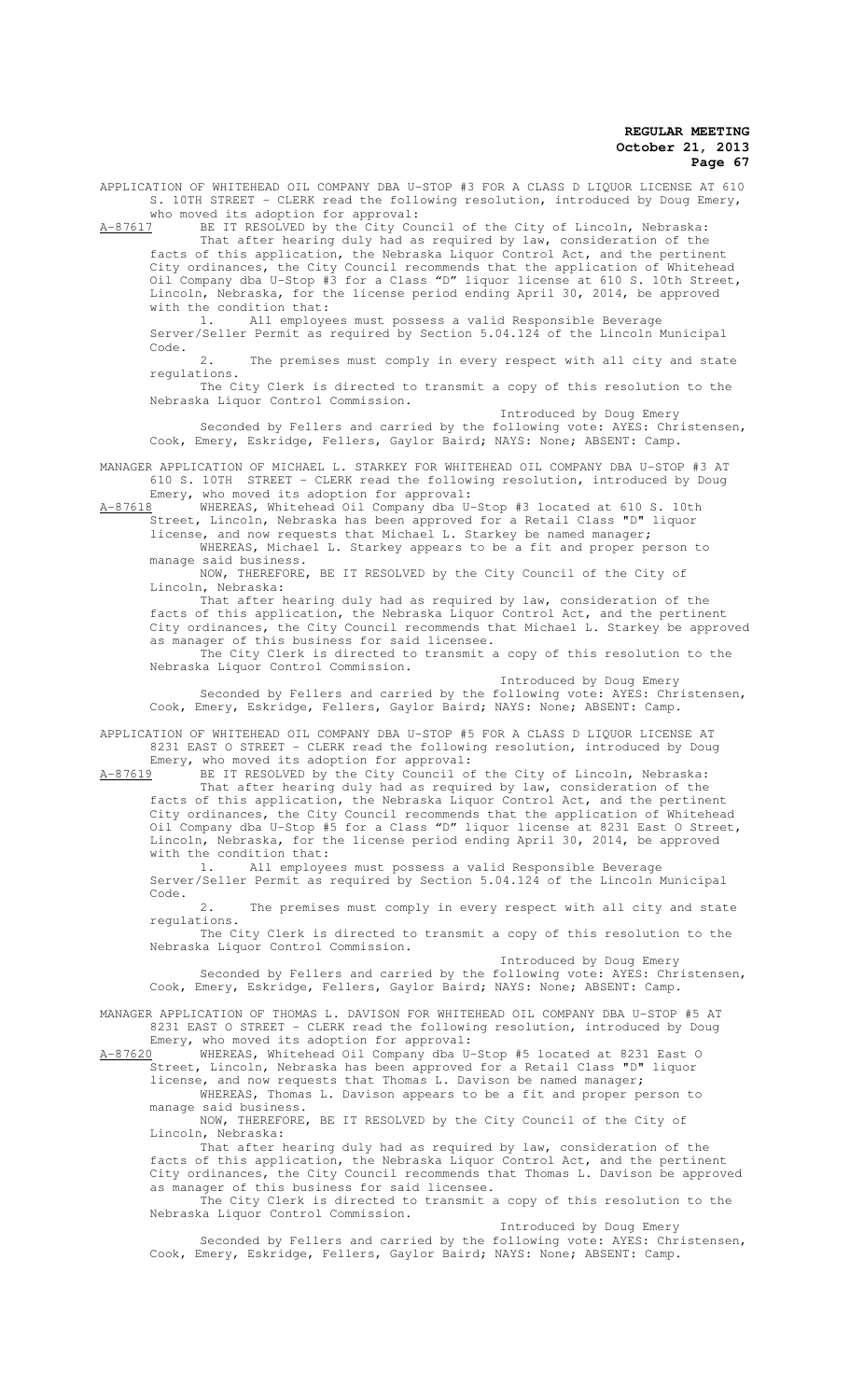APPLICATION OF WHITEHEAD OIL COMPANY DBA U-STOP #6 FOR A CLASS D LIQUOR LICENSE AT 942 S. 27TH STREET - CLERK read the following resolution, introduced by Doug Emery, who moved its adoption for approval:<br>A-87621 BE IT RESOLVED by the City Cou

BE IT RESOLVED by the City Council of the City of Lincoln, Nebraska:

That after hearing duly had as required by law, consideration of the facts of this application, the Nebraska Liquor Control Act, and the pertinent City ordinances, the City Council recommends that the application of Whitehead Oil Company dba U-Stop #6 for a Class "D" liquor license at 942 S. 27th Street, Lincoln, Nebraska, for the license period ending April 30, 2014, be approved with the condition that:

1. All employees must possess a valid Responsible Beverage Server/Seller Permit as required by Section 5.04.124 of the Lincoln Municipal Code.

The premises must comply in every respect with all city and state regulations.

The City Clerk is directed to transmit a copy of this resolution to the Nebraska Liquor Control Commission.

Introduced by Doug Emery Seconded by Fellers and carried by the following vote: AYES: Christensen, Cook, Emery, Eskridge, Fellers, Gaylor Baird; NAYS: None; ABSENT: Camp.

MANAGER APPLICATION OF BOBBIE J. STEPHENSON FOR WHITEHEAD OIL COMPANY DBA U-STOP #6 AT 942 S. 27TH STREET - CLERK read the following resolution, introduced by Doug Emery, who moved its adoption for approval:

 $A-87622$  WHEREAS, Whitehead Oil Company dba U-Stop #6 located at 942 S. 27th Street, Lincoln, Nebraska has been approved for a Retail Class "D" liquor

license, and now requests that Bobbie J. Stephenson be named manager; WHEREAS, Bobbie J. Stephenson appears to be a fit and proper person to

manage said business. NOW, THEREFORE, BE IT RESOLVED by the City Council of the City of Lincoln, Nebraska:

That after hearing duly had as required by law, consideration of the facts of this application, the Nebraska Liquor Control Act, and the pertinent City ordinances, the City Council recommends that Bobbie J. Stephenson be approved as manager of this business for said licensee.

The City Clerk is directed to transmit a copy of this resolution to the Nebraska Liquor Control Commission.

Introduced by Doug Emery

Seconded by Fellers and carried by the following vote: AYES: Christensen, Cook, Emery, Eskridge, Fellers, Gaylor Baird; NAYS: None; ABSENT: Camp.

APPLICATION OF WHITEHEAD OIL COMPANY DBA U-STOP #7 FOR A CLASS D LIQUOR LICENSE AT 5600 S. 56TH STREET - CLERK read the following resolution, introduced by Doug Emery, who moved its adoption for approval:

A-87623 BE IT RESOLVED by the City Council of the City of Lincoln, Nebraska: That after hearing duly had as required by law, consideration of the

facts of this application, the Nebraska Liquor Control Act, and the pertinent City ordinances, the City Council recommends that the application of Whitehead Oil Company dba U-Stop #7 for a Class "D" liquor license at 5600 S. 56th Street, Lincoln, Nebraska, for the license period ending April 30, 2014, be approved with the condition that:

1. All employees must possess a valid Responsible Beverage Server/Seller Permit as required by Section 5.04.124 of the Lincoln Municipal Code.

2. The premises must comply in every respect with all city and state regulations.

The City Clerk is directed to transmit a copy of this resolution to the Nebraska Liquor Control Commission.

Introduced by Doug Emery Seconded by Fellers and carried by the following vote: AYES: Christensen, Cook, Emery, Eskridge, Fellers, Gaylor Baird; NAYS: None; ABSENT: Camp.

MANAGER APPLICATION OF MATTHEW M. PRUSA FOR WHITEHEAD OIL COMPANY DBA U-STOP #7 AT 5600 S. 56TH STREET - CLERK read the following resolution, introduced by Doug Emery, who moved its adoption for approval:<br>A-87624 WHEREAS, Whitehead Oil Company dba U-

WHEREAS, Whitehead Oil Company dba U-Stop #7 located at 5600 S.  $56^{\text{th}}$ Street, Lincoln, Nebraska has been approved for a Retail Class "D" liquor license, and now requests that Matthew M. Prusa be named manager;

WHEREAS, Matthew M. Prusa appears to be a fit and proper person to manage said business.

NOW, THEREFORE, BE IT RESOLVED by the City Council of the City of Lincoln, Nebraska:

That after hearing duly had as required by law, consideration of the facts of this application, the Nebraska Liquor Control Act, and the pertinent City ordinances, the City Council recommends that Matthew M. Prusa be approved as manager of this business for said licensee. The City Clerk is directed to transmit a copy of this resolution to the Nebraska Liquor Control Commission. Introduced by Doug Emery

Seconded by Fellers and carried by the following vote: AYES: Christensen, Cook, Emery, Eskridge, Fellers, Gaylor Baird; NAYS: None; ABSENT: Camp.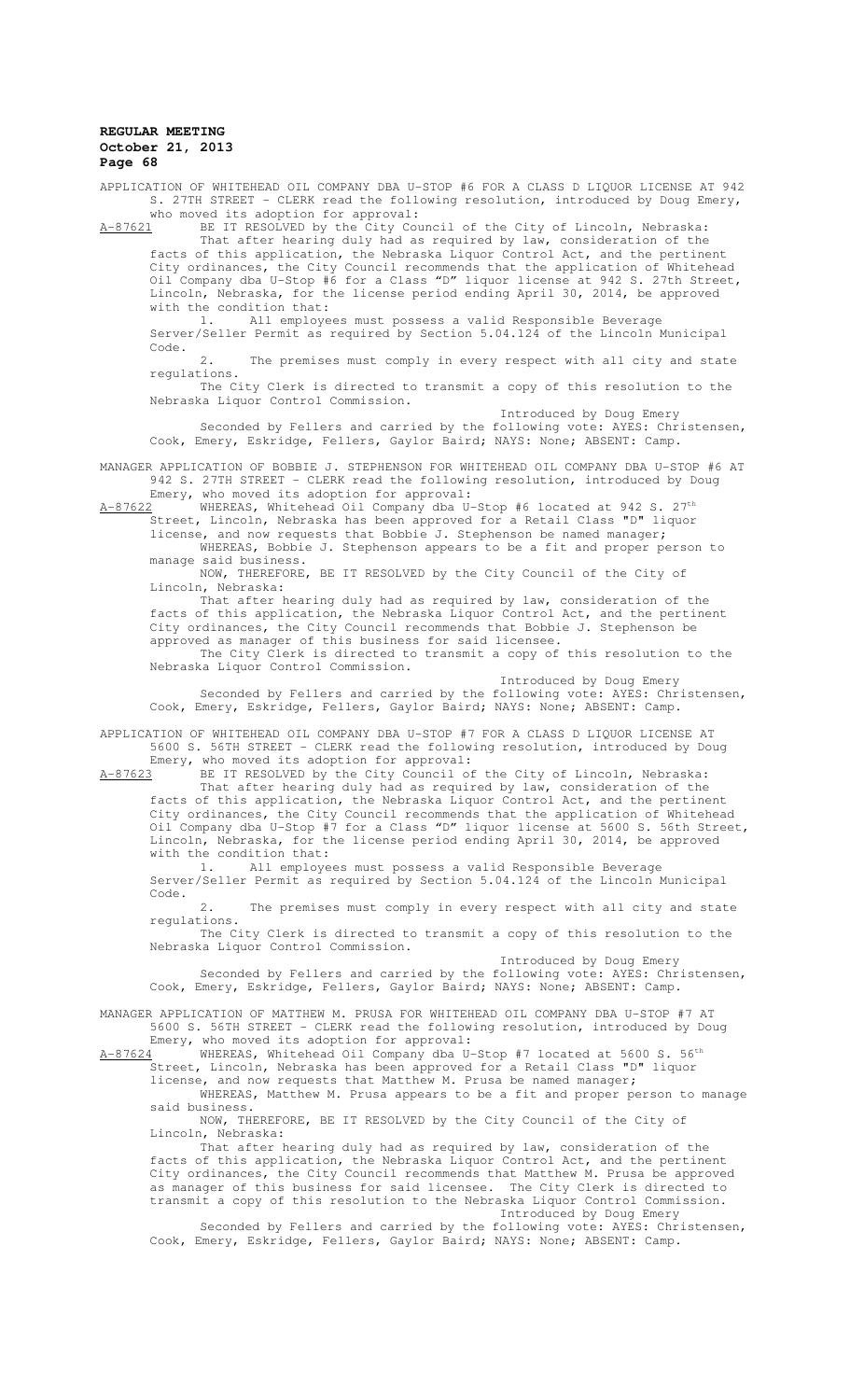APPLICATION OF KIECHEL FINE ART LLC DBA KIECHEL FINE ART FOR A CLASS C LIQUOR LICENSE AT 1208 O STREET - CLERK read the following resolution, introduced by Doug

Emery, who moved its adoption for approval:<br>A-87625 BE IT RESOLVED by the City Council of BE IT RESOLVED by the City Council of the City of Lincoln, Nebraska: That after hearing duly had as required by law, consideration of the facts of this application, the Nebraska Liquor Control Act, and the pertinent City ordinances, the City Council recommends that the application of Kiechel Fine Art LLC dba Kiechel Fine Art for a Class "C" liquor license at 1208 O Street, Lincoln, Nebraska, for the license period ending October 31, 2014, be approved with the condition that:

1. Applicant must successfully complete the responsible beverage server training course required by Section 5.04.035 of the Lincoln Municipal Code within 30 days of approval of this resolution.

2. All employees must possess a valid Responsible Beverage Server/Seller Permit as required by Section 5.04.124 of the Lincoln Municipal Code.

3. The premises must comply in every respect with all city and state regulations.

The City Clerk is directed to transmit a copy of this resolution to the Nebraska Liquor Control Commission.

Introduced by Doug Emery Seconded by Fellers and carried by the following vote: AYES: Christensen, Cook, Emery, Eskridge, Fellers, Gaylor Baird; NAYS: None; ABSENT: Camp.

MANAGER APPLICATION OF FREDERIC KIECHEL IV FOR KIECHEL FINE ART LLC DBA KIECHEL FINE ART AT 1208 O STREET - CLERK read the following resolution, introduced by Doug Emery, who moved its adoption for approval:

A-87626 WHEREAS, Kiechel Fine Art LLC dba Kiechel Fine Art located at 1208 O Street, Lincoln, Nebraska has been approved for a Retail Class "C" liquor license, and now requests that Frederic Kiechel IV be named manager;

WHEREAS, Frederic Kiechel IV appears to be a fit and proper person to manage said business.

NOW, THEREFORE, BE IT RESOLVED by the City Council of the City of Lincoln, Nebraska:

That after hearing duly had as required by law, consideration of the facts of this application, the Nebraska Liquor Control Act, and the pertinent City ordinances, the City Council recommends that Frederic Kiechel IV be approved as manager of this business for said licensee.

The City Clerk is directed to transmit a copy of this resolution to the Nebraska Liquor Control Commission.

Introduced by Doug Emery Seconded by Fellers and carried by the following vote: AYES: Christensen, Cook, Emery, Eskridge, Fellers, Gaylor Baird; NAYS: None; ABSENT: Camp.

## **ORDINANCES - 2ND READING & RELATED RESOLUTIONS (as required)**

APPROVING THE 21ST AND N REDEVELOPMENT AGREEMENT BETWEEN THE CITY AND HOPPE BROTHERS LLC RELATING TO THE REDEVELOPMENT OF PROPERTY GENERALLY LOCATED BETWEEN L AND N, 21ST AND THE ANTELOPE VALLEY CHANNEL; K AND L, 20TH TO ANTELOPE VALLEY PARKWAY, AND CITY RIGHT-OF-WAY ALONG N STREET FROM S. 17TH STREET THROUGH THE S. 23RD STREET INTERSECTION AND L STREET FROM S. ANTELOPE VALLEY PARKWAY TO 21ST STREET. (RELATED ITEMS: 13R-241, 13R-242, 13-129) (ACTION DATE: 10/28/13) - PRIOR TO READING:

COOK Moved to continue public hearing with action on 10/28/13. Seconded by Christensen and carried by the following vote: AYES: Christensen, Cook, Emery, Eskridge, Fellers, Gaylor Baird; NAYS: None; ABSENT: Camp.

APPROVING AN AMENDMENT TO THE FY 13/14 CIP TO AUTHORIZE AND APPROPRIATE \$4,474,000 IN<br>TIF FUNDS FOR THE 21ST AND N REDEVELOPMENT PROJECT. (RELATED ITEMS: 13R-241. TIF FUNDS FOR THE 21ST AND N REDEVELOPMENT PROJECT. 13R-242, 13-129) (ACTION DATE: 10/28/13)- PRIOR TO READING:

COOK Moved to continue public hearing with action on 10/28/13.

Seconded by Christensen and carried by the following vote: AYES: Christensen, Cook, Emery, Eskridge, Fellers, Gaylor Baird; NAYS: None; ABSENT: Camp.

AUTHORIZING THE ISSUANCE OF 21ST AND N STREETS REDEVELOPMENT PROJECT TAX ALLOCATION BONDS. (RELATED ITEMS: 13R-241, 13R-242, 13-129) - PRIOR TO READING:

COOK Moved to continue public hearing with action on 10/28/13. Seconded by Christensen and carried by the following vote: AYES: Christensen, Cook, Emery, Eskridge, Fellers, Gaylor Baird; NAYS: None; ABSENT: Camp.

CLERK Read an ordinance, introduced by Roy Christensen, authorizing and providing for the issuance of City of Lincoln, Nebraska Tax Allocation Bonds, Notes or other obligations, in one or more taxable or tax-exempt series, in an aggregate principal amount not to exceed \$5,000,000 for the purpose of (1) paying the costs of acquiring, purchasing, constructing, reconstructing, improving, extending, rehabilitating, installing, equipping, furnishing and completing certain improvements within the City's 21st & N Streets Redevelopment Project Area, including acquiring any real estate and/or interests in real estate in connection therewith, and (2) paying the costs of issuance thereof; prescribing the form and certain details of the bonds, notes or other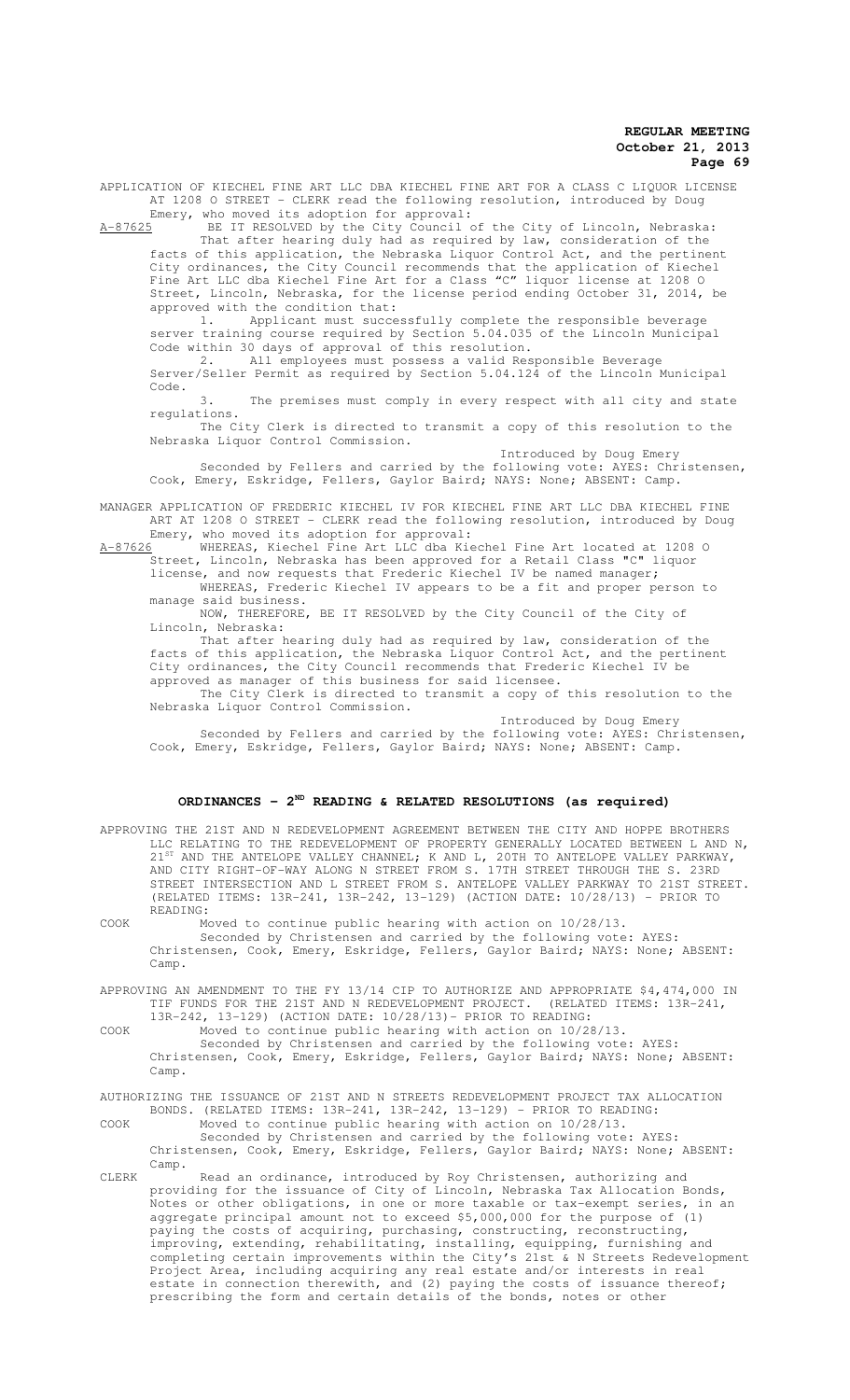obligations; pledging certain tax revenue and other revenue to the payment of the principal of and interest on the bonds, notes or other obligations as the same become due; limiting payment of the bonds, notes or other obligations to such tax revenues; creating and establishing funds and accounts; delegating, authorizing and directing the finance director to exercise his independent discretion and judgement in determining and finalizing certain terms and provision of the bonds, notes or other obligations not specified herein; taking other actions and making other covenants and agreements in connection with the foregoing; and related matters, the second time.

- CREATING PAVING DISTRICT NO. 2633 IN WEST NANCE AVENUE FROM N.W. 8TH STREET TO N.W. 9TH STREET - CLERK read an ordinance, introduced by Roy Christensen, creating Paving District No. 2633, defining the limits thereof, establishing the width of the roadway to be paved and the width of the grading to be done, providing for the curbing, guttering, and relaying of sidewalks, providing for the payment of the cost thereof, designating the property to be benefitted, providing for the acquisition of easements and additional right-of-way, if necessary, and repealing all ordinances or parts of ordinances in conflict herewith, the second time.
- CHANGE OF ZONE 05026C APPLICATION OF DICKEY'S BARBEQUE TO AMEND THE APPLE'S WAY PLANNED UNIT DEVELOPMENT TO DELETE THE NOTE WHICH PROHIBITS FAST FOOD RESTAURANTS WITH DRIVE-THROUGH FACILITIES AND BUSINESSES WHICH OPERATE 24 HOURS A DAY, ON PROPERTY GENERALLY LOCATED AT SOUTH 66TH STREET AND HIGHWAY 2 - CLERK read an ordinance, introduced by Roy Christensen, amending the Development Plan for the Apple's Way Planned Unit Development on property generally located at South 66th Street and Highway 2 and legally described as Lot 1 and Lot 2, Block 1, Lots 1-5, Block 3, and Outlot B, all in Apples Way Addition, and Lots 1 and 2, Apples Way 1st Addition, Lincoln, Lancaster County, Nebraska, to allow fast food restaurants with drive-through facilities as permitted uses on Lot 3, Block 3, Apples Way Addition, the second time.
- CHANGE OF ZONE 13017 APPLICATION OF DARYLL LIGHTNER FOR A CHANGE OF ZONE FROM AG AGRICULTURE DISTRICT AND R-2 RESIDENTIAL DISTRICT TO I-1 INDUSTRIAL DISTRICT, AND FROM AG AGRICULTURE DISTRICT, R-2 RESIDENTIAL DISTRICT AND H-3 HIGHWAY COMMERCIAL DISTRICT TO P PUBLIC USE DISTRICT, ON PROPERTY GENERALLY LOCATED AT N.W. 27TH STREET AND WEST VINE STREET - CLERK read an ordinance, introduced by Roy Christensen, amending the Lincoln Zoning District Maps adopted by reference and made a part of Title 27 of the Lincoln Municipal Code, pursuant to Section 27.05.020 of the Lincoln Municipal Code, by Changing the boundaries of the districts established and shown thereon, the second time.
- CHANGE OF ZONE 13021 APPLICATION OF BRUCE BRINKMAN FOR A CHANGE OF ZONE FROM AGR AGRICULTURAL RESIDENTIAL DISTRICT TO O-3 OFFICE PARK DISTRICT ON PROPERTY GENERALLY LOCATED AT SOUTH 84TH STREET AND EIGER DRIVE - CLERK read an ordinance, introduced by Roy Christensen, amending the Lincoln Zoning District Maps adopted by reference and made a part of Title 27 of the Lincoln Municipal Code, pursuant to Section 27.05.020 of the Lincoln Municipal Code, by Changing the boundaries of the districts established and shown thereon, the second time.
- AMENDING SECTIONS 6.02.300, 6.12.045, 6.12.130, 6.12.132, 6.12.136, 6.12.140, AND 6.12.145 OF THE LINCOLN MUNICIPAL CODE RELATING TO CATS TO DELETE THE WORDS "HOBBY KENNEL" AS IT IS AN OBSOLETE AND DUPLICATIVE TERM - CLERK read an ordinance, introduced by Roy Christensen, amending Sections 6.02.300, 6.12.045, 6.12.130, 6.12.132, 6.12.136, 6.12.140, and 6.12.145 of the Lincoln Municipal Code relating to Cats to delete the words "hobby kennel" as it is an obsolete and duplicative term; and repealing Sections 6.02.300, 6.12.045, 6.12.130,  $6.12.132$ ,  $6.12.136$ ,  $6.12.140$ , and  $6.12.145$  of the Lincoln Municipal Code as hitherto existing, the second time.
- AMENDING SECTION 6.04.150 OF THE LINCOLN MUNICIPAL CODE RELATING TO SHELTER FEES TO INCREASE THE FIRST TIME IMPOUNDMENT FEE BY \$5.00 PER ANIMAL - CLERK read an ordinance, introduced by Roy Christensen, amending Section 6.04.150 of the Lincoln Municipal Code relating to Shelter Fees to increase the first time impoundment fee by \$5.00 per animal; and repealing Section 6.04.150 of the Lincoln Municipal Code as hitherto existing, the second time.
- AMENDING CHAPTER 6.10 OF THE LINCOLN MUNICIPAL CODE, DANGEROUS AND POTENTIALLY DANGEROUS DOGS, BY DELETING SECTION 6.10.100, BITES UNLAWFUL, AND AMENDING SECTION 6.10.090, CONFISCATION, TO DELETE A REFERENCE TO SAID SECTION 6.10.100 -CLERK read an ordinance, introduced by Roy Christensen, amending Chapter 6.10 of the Lincoln Municipal Code, Dangerous and Potentially Dangerous Dogs, by deleting Section 6.10.100, Bites Unlawful, and amending Section 6.10.090, Confiscation, to delete a reference to said Section 6.10.100; and repealing Section 6.10.090 of the Lincoln Municipal code as hitherto existing, the second time.

#### **PUBLIC HEARING - RESOLUTIONS**

APPLICATION OF MONTY FROEHLICH TO USE THE PUBLIC RIGHT-OF-WAY AT 815 O STREET FOR A CONCRETE LEVEL SLAB TO SERVE AS AN OUTDOOR DINING AREA - CLERK read the following resolution, introduced by Roy Christensen, who moved its adoption: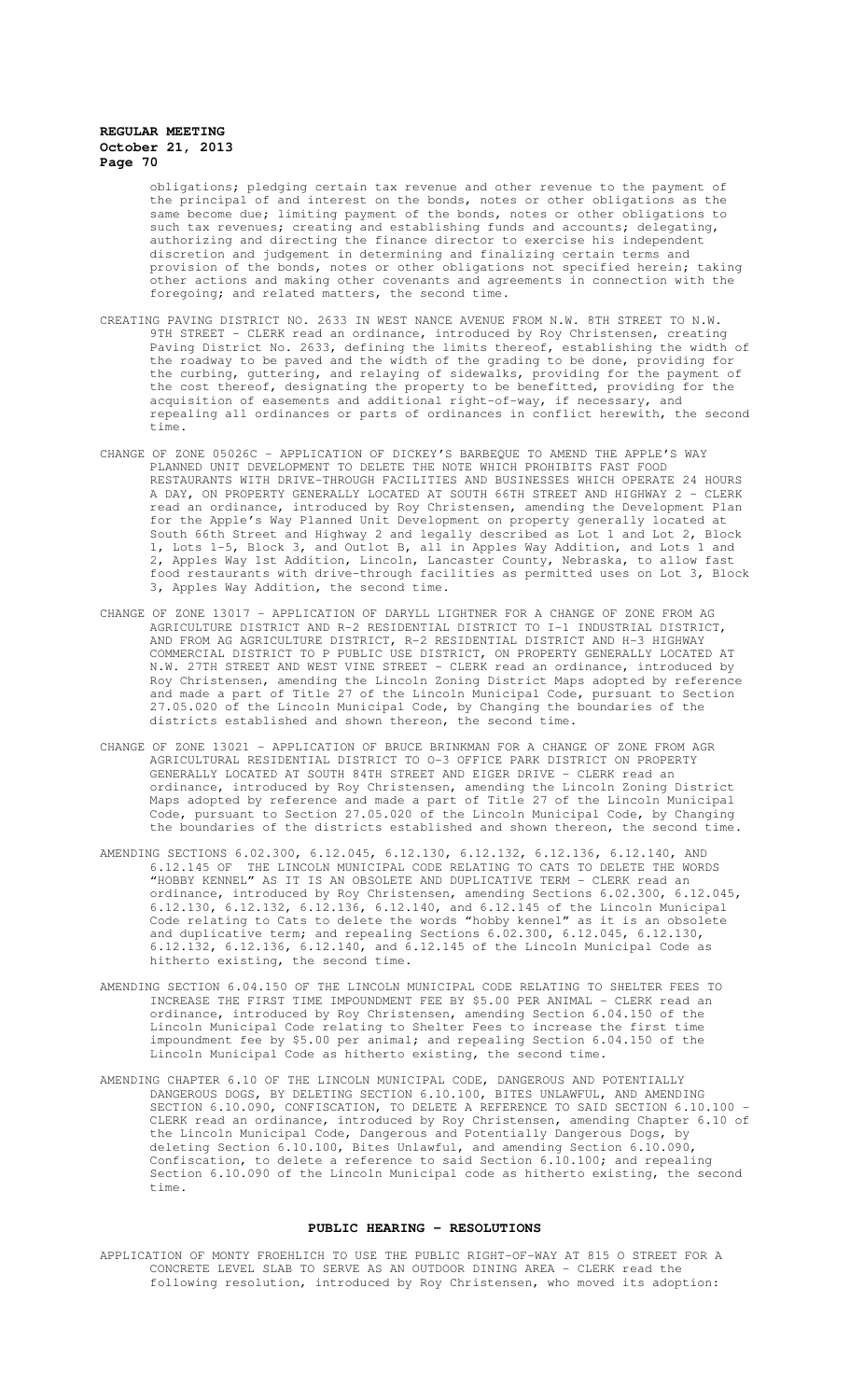A-87627 WHEREAS, Monte Froehlich, on behalf of Monte L. Froehlich and Lisa R. Froehlich(collectively "Owners") has submitted an application for a permit to use approximately 273 square feet of public right-of-way abutting the north side of the Owner's property at 815 O Street to install a 19'5" by 14'0" concrete slab for outdoor seating/sidewalk cafe in the right-of-way; and

WHEREAS, the applicant, on behalf of the Owners, has submitted a letter of application and a site plan which are attached hereto, marked as Exhibit "A" and Exhibit "B" respectively, and made a part of this resolution by reference, to use the public right-of-way as above described; and

WHEREAS, the Owners have complied with all of the provisions of Chapter 14.54 of the Lincoln Municipal Code pertaining to such use.

NOW, THEREFORE, BE IT RESOLVED by the City Council of the City of Lincoln, Nebraska:

That the Owners' application to use approximately 273 square feet of public right-of-way on the north side of the building at 815 O Street for .<br>installation of a concrete slab to be used for outdoor seating/sidewalk café, be and is hereby granted as a privilege only and subject to strict compliance with the following terms, conditions and requirements:

1. Use of the public right-of-way is subject to all the terms and conditions of Chapter 14.54 of the Lincoln Municipal Code including those provisions relating to the posting of a continuing bond in the amount of \$5,000, the filing of a certificate of insurance with a minimum combined single limit of \$500,000.00 aggregate for any one occurrence, and the payment for rent as set forth in Section 14.54.090 and as it may be amended from time to time for the use of the surface of the public right-of-way.

2. Use of the public right-of-way shall be in full accordance with the aforesaid application, the site plan filed therewith, and with all applicable City ordinances and regulations.<br>3. The Owners, their heirs, succe

The Owners, their heirs, successors or assigns shall save and keep the City free and harmless from any and all loss or damages or claims for damages arising from or out of the use of the public way requested herein. 4. The Owners shall require their contractor to contact Diggers

Hotline of Nebraska prior to commencing construction activities. 5. All work done under the authority of this resolution shall be

subject to the inspection and approval of the Director of Public Works of the City of Lincoln.<br> $6.$  The

The use of the public way herein granted and the terms and conditions of this resolution shall be binding and obligatory upon the above-named Owners, their successors and assigns.

7. Within thirty (30) days from the adoption of this resolution, and before commencing any construction under the provisions hereof, the above-named Owners shall file an unqualified written acceptance of all the terms and conditions of this resolution with the City Clerk. Failure to do so will be considered a rejection hereof and all privileges and authorities hereunder

granted shall thereupon automatically terminate.<br>8. The City Clerk is directed to deliver a copy of this resolution to 8. The City Clerk is directed to deliver a copy of this resolution to the City Treasurer for setting up an account for collection of the applicant's annual fee.

Introduced by Roy Christensen

Seconded by Fellers and carried by the following vote: AYES: Christensen, Cook, Emery, Eskridge, Fellers, Gaylor Baird; NAYS: None. ABSENT: Camp

MISC. NO. 13002 -- DECLARING THE PIEDMONT REDEVELOPMENT AREA CONSISTING OF

APPROXIMATELY 8.6 ACRES GENERALLY LOCATED BETWEEN A STREET AND C STREET FROM 50TH STREET TO COTNER BOULEVARD, AS BLIGHTED AND SUBSTANDARD - PRIOR TO READING: COOK Moved Motion to Amend No. 1 to amend Bill No. 13R-244 by accepting the attached Attachment "A" Blight and Substandard Determination Study for the

Piedmont Redevelopment Area to replace Attachment "A" previously provided with Bill No. 13R-244.

Seconded by Fellers and carried by the following vote: AYES: Christensen, Cook, Emery, Eskridge, Fellers, Gaylor Baird; NAYS: None; ABSENT: Camp.

CLERK Read the following resolution, introduced by Roy Christensen, who moved its adoption as amended:<br><u>A-87628</u> MHEREAS, it is des

WHEREAS, it is desirable and in the public interest that the City of Lincoln, Nebraska, a municipal corporation and a city of the primary class, undertake and carry out urban redevelopment projects in areas of the City which

are determined to be substandard and blighted and in need of redevelopment; and WHEREAS, Chapter 18, Article 21, Nebraska Reissue Revised Statutes of 1943, as amended, known as the Community Development Law, is the urban renewal and redevelopment law for the State of Nebraska and prescribes the requirements and procedures for the planning and implementation of urban redevelopment projects; and

WHEREAS, the City in accordance with its Home Rule Charter and the laws of the State of Nebraska applicable to cities of the primary class has duly prepared and approved a general plan for the development of the City known as its Comprehensive Plan, all as required by Section 18-2110, R.R.S. 1943; and

WHEREAS, this Council has received and duly considered evidence relating to the present condition of the Piedmont Redevelopment Area, generally bounded by A Street, C Street, 50th Street, and Cotner Boulevard, as shown and described on Attachment "A" (entitled Piedmont Redevelopment Area Blight and Substandard Determination Study); and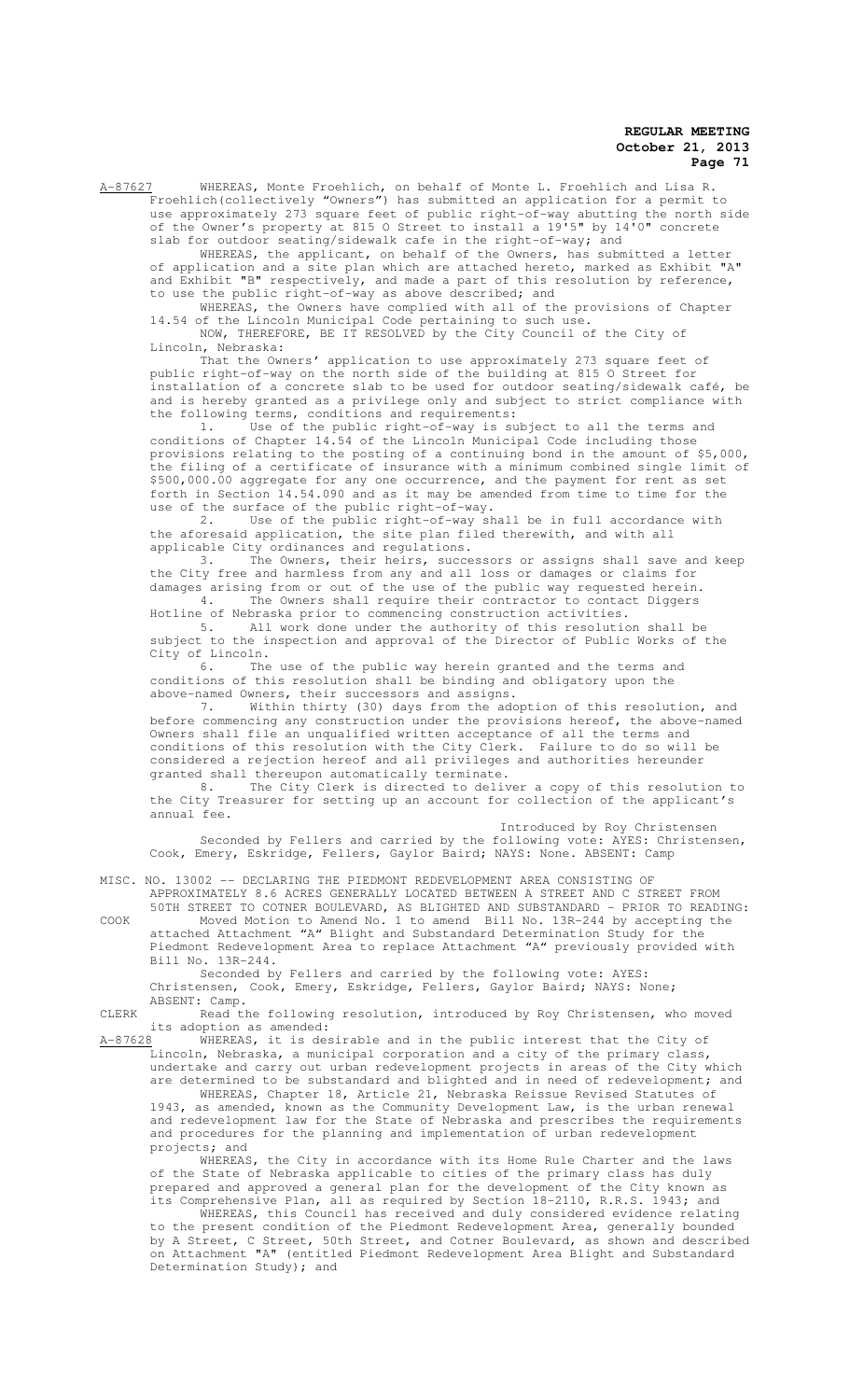WHEREAS, this Council has received and duly considered other evidence, including evidence relating to the scope and limitations of the nearby redevelopment plans in the area, and the inability of the other plans effectively remedy the substandard and blighted conditions;

WHEREAS, Article 8, Section 12 of the Constitution of the State of Nebraska requires that said area must be found to be both substandard and blighted in order for tax increment financing to be used in said area; and

WHEREAS, Section 18-2109, R.R.S. 1943, as amended, requires that prior to the preparation by the City of an urban redevelopment plan for a redevelopment project for the Piedmont Redevelopment Area, this Council as governing body of the City, by resolution, after review and recommendation from the Lincoln City Lancaster County Planning Commission, find and determine that said area is both a substandard and blighted area as defined in said Community Development Law, and in need of redevelopment; and

WHEREAS, on September 20, 2013, notice of public hearing was mailed, postage prepaid, to the president or chairperson of the governing body of each county, school district, community college, educational service unit, and natural resource district in which the real property subject to such plan is located and whose property tax receipts would be directly affected and to all registered neighborhood associations located in whole or in part within a one mile radius of the area to be redeveloped setting forth the time, date, place, and purpose, of the public hearing to be held on October 2, 2013, before the Lincoln City - Lancaster County Planning Commission regarding the proposed determination that the Piedmont Redevelopment Area be declared a blighted and substandard area as defined in the Nebraska Community Development Law, a copy of said notice and list of said registered neighborhood associations having been attached hereto as Attachment "B" and "C" respectively; and

WHEREAS, the Lincoln City-Lancaster County Planning Commission on October 2, 2013 recommended that the Piedmont Redevelopment Area be found to be both a substandard and blighted area as defined in said Community Development Law and the evidence demonstrates that said Piedmont Redevelopment Area as shown and described on Attachment "A" constitutes both a substandard and blighted area as defined in said Community Development Law, which area is in need of redevelopment.

WHEREAS, on October 4, 2013 a notice of public hearing was mailed, postage prepaid, to the foregoing governing bodies and registered neighborhood associations setting forth the time, date, place, and purpose of the public hearing before the City Council to be held on October 21, 2013 regarding the proposed determination that the Piedmont Redevelopment Area be declared a blighted and substandard area as defined in the Nebraska Community Development Law, a copy of said notice having been attached hereto as Attachment "D"; and

WHEREAS, on October 4, 2013 and October 11, 2013 a notice of public hearing was published in the Lincoln Journal Star newspaper, setting forth the time, date, place, and purpose of the public hearing to be held on October 21, 2013 regarding the proposed determination that the Piedmont Redevelopment Area be declared a blighted and substandard area as defined in the Nebraska Community Development Law, a copy of such notice having been attached hereto and marked as Attachment "E"; and

WHEREAS, on October 21, 2013 in the City Council Chambers of the County City Building, 555 South 10th Street, Lincoln, Nebraska, the City Council held a public hearing relating to the proposed determination that the Piedmont Redevelopment Area be declared a blighted and substandard area as defined in the Nebraska Community Development Law and all interested parties were afforded at such public hearing a reasonable opportunity to express their views respecting said proposed plan; and

WHEREAS, the City Council has duly considered all statements made and materials submitted relating to said proposed determination.

NOW, THEREFORE, BE IT RESOLVED by the City Council of the City of Lincoln, Nebraska:

1. That it is hereby found and determined that substandard and blighted conditions exist as set forth and discussed in Attachment "A" (entitled Piedmont Redevelopment Area Blight and Substandard Determination Study) attached hereto and incorporated herein as though fully set forth verbatim.<br>2. That it is hereby found and determined that the Piedm

That it is hereby found and determined that the Piedmont Redevelopment Area as shown and described on Attachment "A", constitutes both a substandard and blighted area as defined by subsections (10) and  $(11)$ , respectively, of Section 18-2103, R.R.S. 1943, as amended, and that said area is in need of redevelopment.

3. That it is hereby found and determined that said area is an eligible site for redevelopment projects under the provision of Chapter 18, Article 21, Nebraska Revised Statutes of 1943, as amended.

4. That the elimination of said substandard and blighted conditions under the authority of the Community Development Law is found to be a public purpose and in the public interest.

5. That such substandard and blighted conditions are beyond remedy and control solely by regulatory process and the exercise of police power and cannot be dealt with effectively by the ordinary operations or private enterprise without the aid provided by the Community Development law, specifically including Tax Increment Financing.

BE IT FURTHER RESOLVED that the Department of Urban Development as the duly designated community development agency for the City of Lincoln is hereby authorized and directed to immediately proceed with the preparation of a new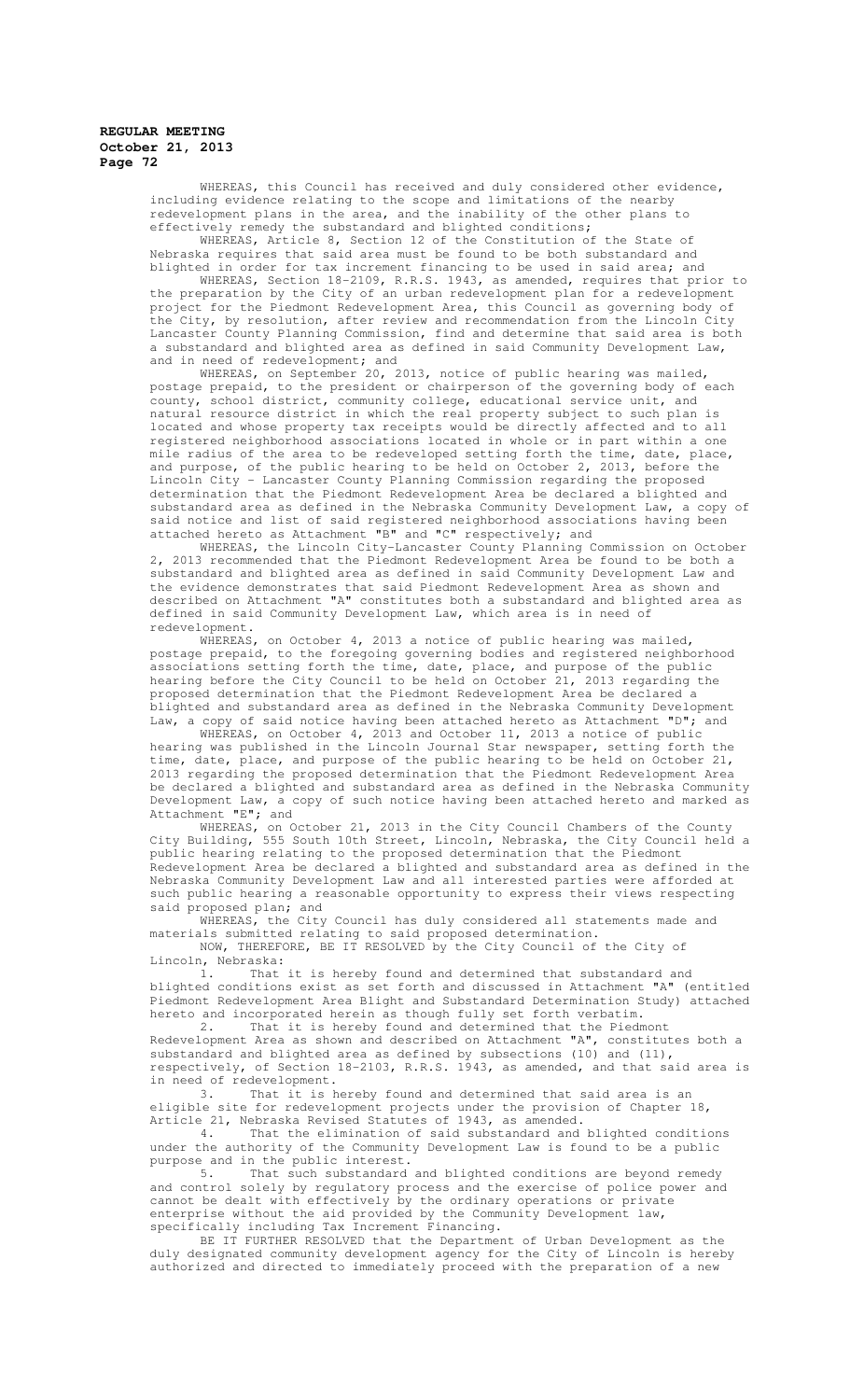redevelopment plan and associated projects for the Piedmont Redevelopment Area, which plan shall be prepared in accordance with the requirements and procedures of said Chapter 18, Article 21, for ultimate review and consideration by this Council.

Introduced by Roy Christensen Seconded by Fellers and carried by the following vote: AYES: Christensen, Cook, Emery, Eskridge, Fellers, Gaylor Baird; NAYS: None; ABSENT: Camp.

#### ORDINANCE - 3<sup>RD</sup> READING & RELATED RESOLUTIONS (as required)

APPROVING A SUBLEASE AGREEMENT BETWEEN EXPERIENCE WORKS AND THE CITY OF LINCOLN FOR THE SUBLEASE BY EXPERIENCE WORKS OF 316.74 SQUARE FEET OF SPACE AT 1111 O STREET FOR PURPOSES OF WORKFORCE INVESTMENT ACT SERVICES AND THE AMERICAN JOB CENTER FOR A ONE YEAR TERM OF OCTOBER 1, 2013 THROUGH SEPTEMBER 30, 2014 WITH THE OPTION TO RENEW FOR THREE ADDITIONAL ONE YEAR TERMS - CLERK read an ordinance, introduced by Jon Camp, accepting and approving a Sublease Agreement between the City of Lincoln, Nebraska and Experience Works for the sublease of space at 1111 0 Street, Lincoln, Lancaster County, Nebraska for a term of October 1, 2013 through September 30, 2014 with the option to renew for three additional one year terms, whereby the City of Lincoln is subleasing space to Experience Works for the purposes of Workforce Investment Act Services and the American Job Center, the third time.

CHRISTENSEN Moved to pass the ordinance as read.

Seconded by Emery and carried by the following vote: AYES: Christensen, Cook, Emery, Eskridge, Fellers, Gaylor Baird; NAYES: None; Absent: Camp. The ordinance, being numbered **#19930**, is recorded in Ordinance Book # 28, Page .

AMENDING CHAPTER 8.08 OF THE LINCOLN MUNICIPAL CODE RELATING TO BODY ART ESTABLISHMENTS BY AMENDING SECTION 8.08.060 TO INCREASE THE PERMIT FEES FOR A BODY ART ESTABLISHMENT AND AMENDING SECTION 8.08.350 TO INCREASE THE REINSTATEMENT FEE FOR A BODY ART ESTABLISHMENT - CLERK read an ordinance, introduced by Jon Camp, amending Chapter 8.08 of the Lincoln Municipal Code relating to Body Art Establishments by amending Section 8.08.060 to increase the permit fees for a body art establishment; amending Section 8.08.350 to increase the reinstatement fee for a body art establishment; and repealing Sections 8.08.060 and 8.08.350 of the Lincoln Municipal Code as hitherto existing, the third time.

CHRISTENSEN Moved to pass the ordinance as read.

Seconded by Fellers and carried by the following vote: AYES: Christensen, Cook, Emery, Eskridge, Fellers, Gaylor Baird; NAYES: None; Absent: Camp. The ordinance, being numbered **#19931**, is recorded in Ordinance Book # 28, Page .

- AMENDING CHAPTER 8.14 OF THE LINCOLN MUNICIPAL CODE RELATING TO CHILD CARE PROGRAMS BY AMENDING SECTION 8.14.037 TO INCREASE THE PERMIT FEES ASSOCIATED WITH CHILD CARE PROGRAMS AND AMENDING SECTION 8.14.150 TO INCREASE THE FEE FOR REINSTATEMENT OF A SUSPENDED CHILD CARE PROGRAM CERTIFICATE OF COMPLIANCE - CLERK read an ordinance, introduced by Jon Camp, amending Chapter 8.14 of the Lincoln Municipal Code relating to Child Care Programs by amending Section 8.14.037 to increase the permit fees associated with child care programs; amending Section 8.14.150 to increase the fee for reinstatement of a suspended child care program certificate of compliance; and repealing Sections 8.14.037 and 8.14.150 of the Lincoln Municipal Code as hitherto existing, the third time.
- CHRISTENSEN Moved to pass the ordinance as read. Seconded by Gaylor Baird and carried by the following vote: AYES: Christensen, Cook, Emery, Eskridge, Fellers, Gaylor Baird; NAYES: None; Absent:
	- Camp.

The ordinance, being numbered **#19932**, is recorded in Ordinance Book # 28, Page .

AMENDING CHAPTER 8.20 OF THE LINCOLN MUNICIPAL CODE RELATING TO THE LINCOLN FOOD CODE BY AMENDING SECTION 8.20.150 TO INCREASE THE PERMIT FEES ASSOCIATED WITH FOOD ESTABLISHMENTS AND AMENDING SECTION 8.20.170 TO INCREASE THE FEE FOR REINSTATEMENT OF A PERMIT ASSOCIATED WITH FOOD SERVICE - CLERK read an ordinance, introduced by Jon Camp, amending Chapter 8.20 of the Lincoln<br>Municipal Code relating to the Lincoln Food Code by amending Section 8. Code relating to the Lincoln Food Code by amending Section 8.20.150 to increase the permit fees associated with food establishments; amending Section 8.20.170 to increase the fee for reinstatement of a permit associated with food service; and repealing Sections 8.20.150 and 8.20.170 of the Lincoln Municipal Code as hitherto existing, the third time. CHRISTENSEN Moved to pass the ordinance as read.

Seconded by Emery and carried by the following vote: AYES: Christensen, Cook, Emery, Eskridge, Fellers, Gaylor Baird; NAYES: None; Absent: Camp. The ordinance, being numbered **#19933**, is recorded in Ordinance Book # 28, Page .

AMENDING CHAPTER 8.24 OF THE LINCOLN MUNICIPAL CODE RELATING TO THE NOISE CONTROL ORDINANCE BY AMENDING SECTION 8.24.150 TO INCREASE THE PERMIT FEE FOR A VARIANCE TO THE PROVISIONS OF LMC SECTION 8.24.090 RELATING TO NOISE DISTURBANCES - CLERK read an ordinance, introduced by Jon Camp, amending Chapter 8.24 of the Lincoln Municipal Code relating to the Noise Control Ordinance by amending Section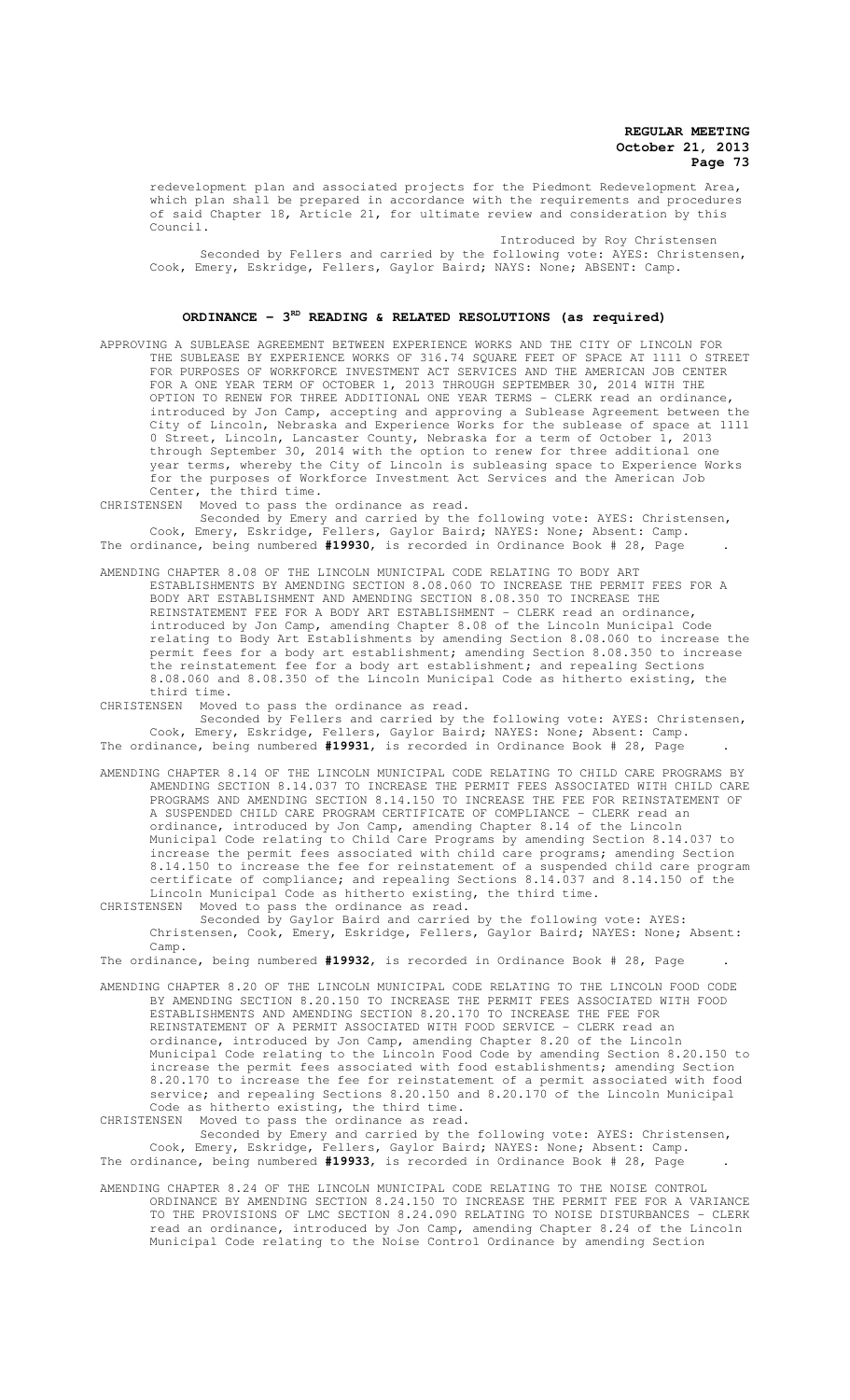8.24.150 to increase the permit fee for a variance to the provisions of LMC Section 8.24.090 relating to noise disturbances; and repealing Section 8.24.150 of the Lincoln Municipal Code as hitherto existing, the third time. CHRISTENSEN Moved to pass the ordinance as read.

Seconded by Emery and carried by the following vote: AYES: Christensen, Cook, Emery, Eskridge, Fellers, Gaylor Baird; NAYES: None; Absent: Camp. The ordinance, being numbered **#19934**, is recorded in Ordinance Book # 28, Page .

AMENDING CHAPTER 8.38 OF THE LINCOLN MUNICIPAL CODE RELATING TO PUBLIC SWIMMING POOLS BY AMENDING SECTION 8.38.090 TO INCREASE THE PERMIT FEE FOR THE OPERATION OF A CLASS A OR CLASS B SWIMMING POOL - CLERK read an ordinance, introduced by John Camp, amending Chapter 8.38 of the Lincoln Municipal Code relating to Public Swimming Pools by amending Section 8.38.090 to increase the permit fee for the operation of a Class A or Class B swimming pool; and repealing Section 8.38.090 of the Lincoln Municipal Code as hitherto existing, the third time. CHRISTENSEN Moved to pass the ordinance as read.

Seconded by Emery and carried by the following vote: AYES: Christensen, Cook, Emery, Eskridge, Fellers, Gaylor Baird; NAYES: None; Absent: Camp. The ordinance, being numbered **#19935**, is recorded in Ordinance Book # 28, Page .

AMENDING CHAPTER 8.40 OF THE LINCOLN MUNICIPAL CODE RELATING TO SPA FACILITIES BY AMENDING SECTION 8.40.070 TO INCREASE THE PERMIT FEES ASSOCIATED WITH THE OPERATION OF SPA FACILITIES - CLERK read an ordinance, introduced by Jon Camp, amending Chapter 8.40 of the Lincoln Municipal Code relating to Spa Facilities by amending Section 8.40.070 to increase the permit fees associated with the operation of spa facilities; and repealing Section 8.40.070 of the Lincoln Municipal Code as hitherto existing, the third time.

CHRISTENSEN Moved to pass the ordinance as read.

Seconded by Emery and carried by the following vote: AYES: Christensen, Cook, Emery, Eskridge, Fellers, Gaylor Baird; NAYES: None; Absent: Camp. The ordinance, being numbered **#19936**, is recorded in Ordinance Book # 28, Page .

AMENDING CHAPTER 8.44 OF THE LINCOLN MUNICIPAL CODE RELATING TO WATER WELLS BY AMENDING SECTION 8.44.070 TO INCREASE THE PERMIT FEES ASSOCIATED WITH WATER WELLS - CLERK read an ordinance, introduced by Jon Camp, amending Chapter 8.44 of the Lincoln Municipal Code relating to Water Wells by amending Section 8.44.070 to increase the permit fees associated with water wells; and repealing Section 8.44.070 of the Lincoln Municipal Code as hitherto existing, the third time.<br>CHRISTENSEN

Moved to pass the ordinance as read.

Seconded by Emery and carried by the following vote: AYES: Christensen, Cook, Emery, Eskridge, Fellers, Gaylor Baird; NAYES: None; Absent: Camp. The ordinance, being numbered **#19937**, is recorded in Ordinance Book # 28, Page .

AMENDING SECTION 24.38.070 OF THE LINCOLN MUNICIPAL CODE RELATING TO FEES FOR ON-SITE WASTEWATER TREATMENT SYSTEMS TO INCREMENTALLY INCREASE SAID FEES TO COVER COSTS OF PROVIDING REQUIRED SERVICES TO BUSINESS AND INDUSTRY AND TO PROTECT THE HEALTH OF THE RESIDENTS OF CITY - CLERK read an ordinance, introduced by Jon Camp, amending Section 24.38.070 of the Lincoln Municipal Code relating to fees for On-site Wastewater Treatment Systems to incrementally increase said fees to cover costs of providing required services to business and industry and to protect the health of the residents of City; and repealing Section 24.38.070 of the Lincoln Municipal Code as hitherto existing, the third time.

CHRISTENSEN Moved to pass the ordinance as read.

Seconded by Emery and carried by the following vote: AYES: Christensen, Cook, Emery, Eskridge, Fellers, Gaylor Baird; NAYES: None; Absent: Camp. The ordinance, being numbered **#19938**, is recorded in Ordinance Book # 28, Page .

AMENDING SECTION 24.42.110 OF THE LINCOLN MUNICIPAL CODE TO INCREASE FEES ASSOCIATED WITH THE REGULATION OF PROPERTY TRANSFERS WITH ON-SITE WASTEWATER TREATMENT SYSTEMS - CLERK read an ordinance, introduced by Jon Camp, amending Section 24.42.110 of the Lincoln Municipal Code to increase fees associated with the regulation of property transfers with on-site wastewater treatment systems; and repealing Section 24.42.110 of the Lincoln Municipal Code as hitherto existing, the third time.

CHRISTENSEN Moved to pass the ordinance as read.

Seconded by Emery and carried by the following vote: AYES: Christensen, Cook, Emery, Eskridge, Fellers, Gaylor Baird; NAYES: None; Absent: Camp. The ordinance, being numbered **#19939**, is recorded in Ordinance Book # 28, Page .

# **ORDINANCES - 1ST READING & RELATED RESOLUTIONS (as required) - NONE**

### **RESOLUTIONS - 1ST READING - ADVANCE NOTICE**

REAPPOINTING RODNEY M. CONFER AS THE CITY ATTORNEY FOR A TWO-YEAR TERM EFFECTIVE NOVEMBER 1, 2013.

ACCEPTING THE REPORT OF NEW AND PENDING CLAIMS AGAINST THE CITY AND APPROVING DISPOSITION OF CLAIMS SET FORTH FOR THE PERIOD OF OCTOBER 1 - 15, 2013.